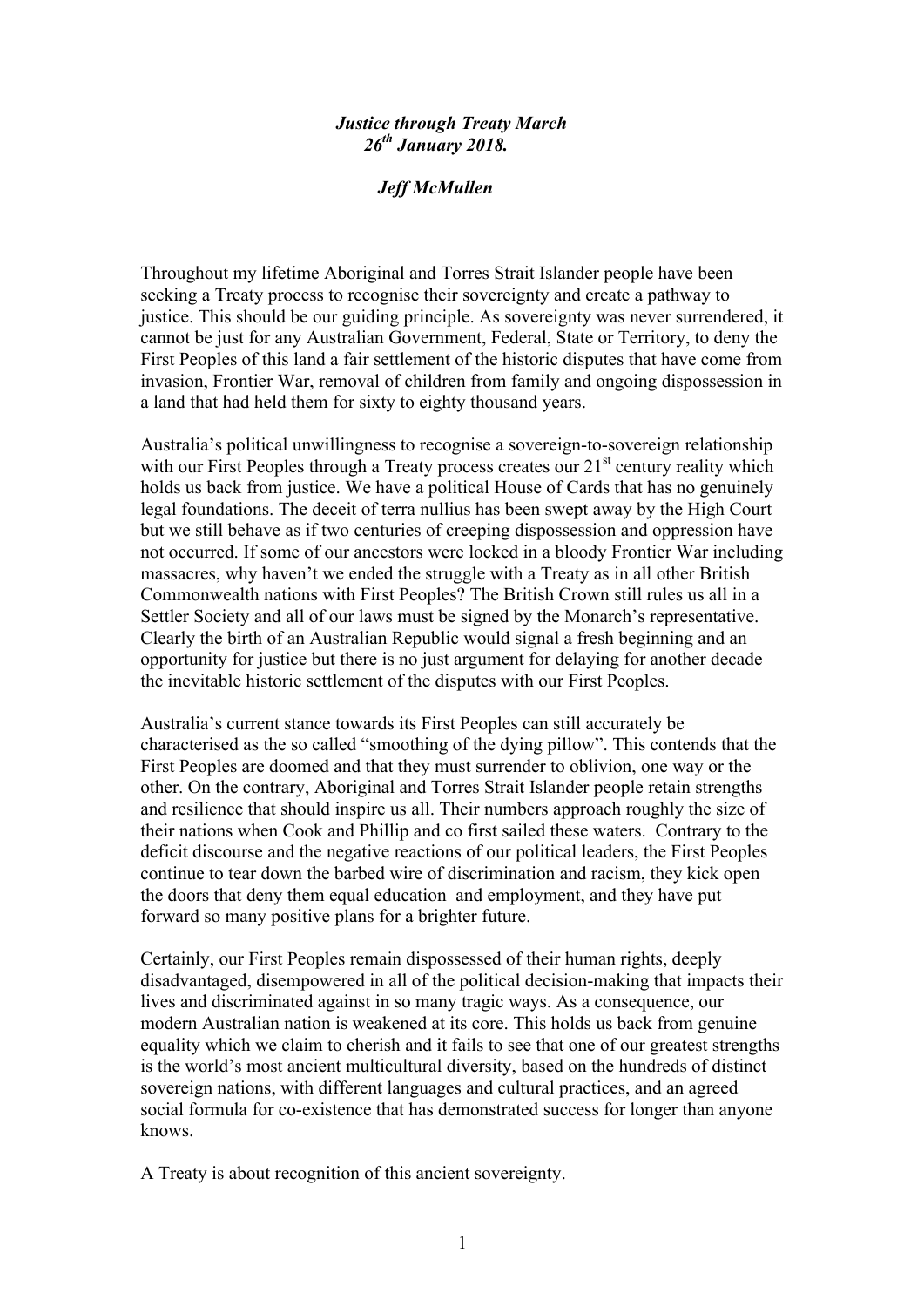Furthermore, it is not for the First Peoples to beg at the table on the terms of negotiation. The two-faced treachery of Prime Ministers and Governments offers no historical assurance that any will listen and respond in good faith to the First Peoples. If the First Peoples seek Treaties, then as that eloquent writer Kevin Gilbert argued, they must set out the terms because "the white man'll never do it."

The news that some NSW politicians are prepared to discuss a Treaty process here builds on the political reality taking shape in Victoria, South Australia and the Northern Territory. State Governments cannot claim to be listening to Aboriginal and Torres Strait Islander people without responding to the solutions brokered by local organisations that have the solid foundation of Traditional Law and Custom.

Treaty is not about separation, superiority of any culture or about white or black supremacy in terms of power. Indeed, it was such racist thinking that created the space between us in the first place, an exclusion of the First People that has lasted for almost two and a half centuries. Treaty is simply one of the best legal options, based on global evidence, to recognize the rights of First Peoples on the road to making things better.

In many other parts of the world where some 370 million First Nations people live today, a Treaty is viewed as an effective legal agreement to define certain important rights and relationships, a starting point for negotiations, and a powerful expression of the meaningfulness of those Indigenous laws and customs.

The rights of Native Americans have improved dramatically through a direct sovereign-to-sovereign negotiation process based on the relationships defined in more than 350 treaties.

Of all British Commonwealth nations with First People, Australia stands alone with a racist Constitution that permits discrimination and in the absence of a Treaty historic injustices continue unchecked. What a contrast to Canada where Section 35 of the Constitution recognizes Aboriginal people and reaffirms their Treaty rights.

This leads me to my major proposal. To end the continuing tragedy of the poverty and widespread inequality endured by our First People in their own land, a national Treaty framework should recognise Indigenous law and custom for each sovereign group of First Peoples, immediately settle the remaining Native Title claims stuck in the courts and also guarantee Aboriginal and Torres Strait Islander people the sub-surface mineral rights to the wealth of their lands. My logic is that the depths of poverty, welfare dependence, chronic illness, housing shortages, unemployment, overincarceration and suicide impacting so many of Australia's 750,000 Indigenous people, can only be overcome through a transformational shift of some of the bounty of this land that is rightfully theirs. Currently there are vast tracts of Commonwealth land that can be acquired by State Governments and sold off as they please. Although Indigenous people are viewed in Australian law as having title to about 30% of the landmass, in most cases they are not able to benefit through just compensation for the mining and other uses of their land and waters. Instead of another century of welfare